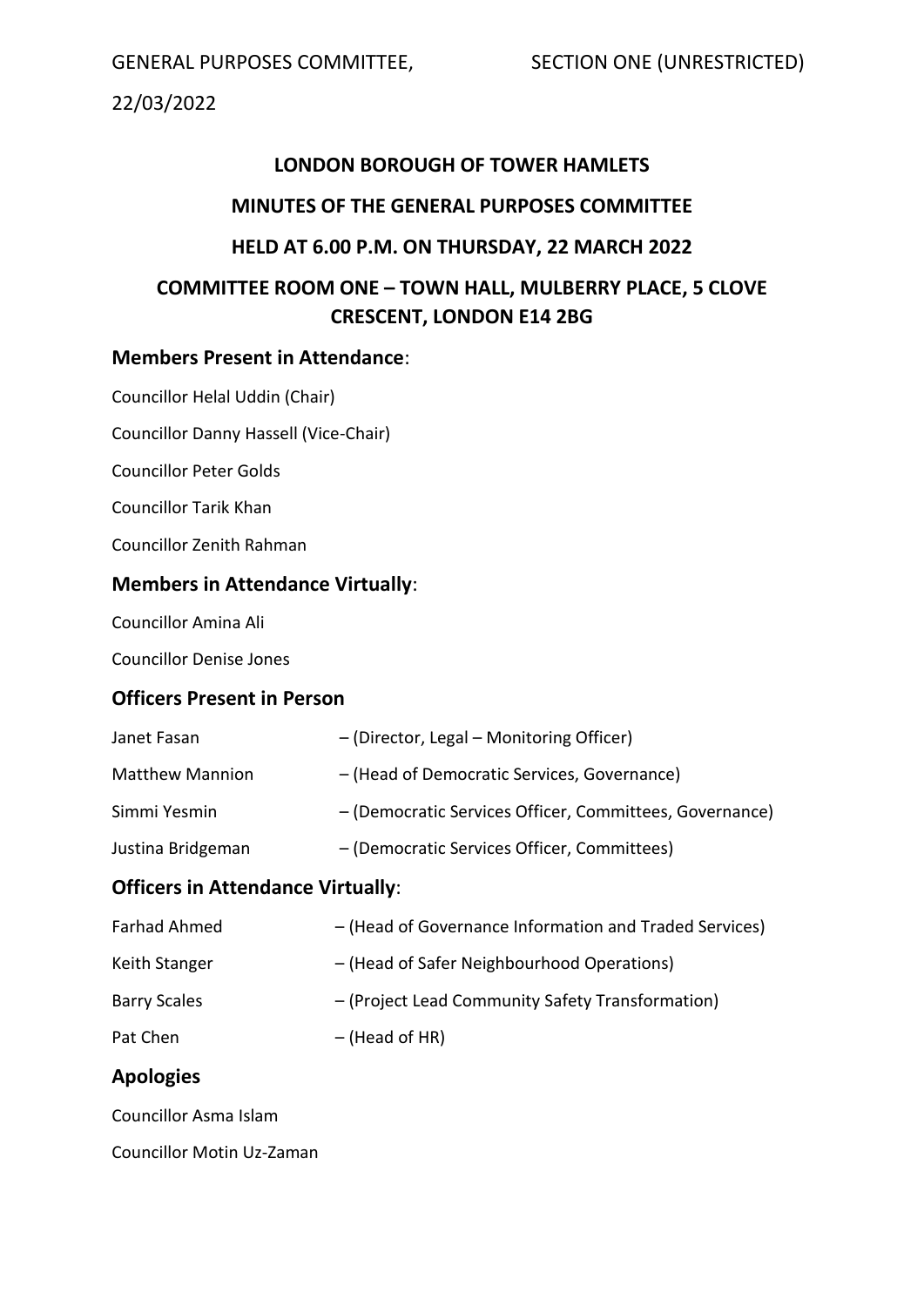#### **1 DECLARATIONS OF DISCLOSABLE PECUNIARY INTERESTS**

There were no declarations of disclosable pecuniary interests.

#### **2 MINUTES OF THE PREVIOUS MEETING(S)**

The minutes of the General Purposes Committee meeting held on 10 January 2022 were approved as a correct record of proceedings.

#### **3**. **WORK PLAN**

The Committee reviewed the work plan for the current municipal year. Simmi Yesmin, Democratic Services Officer, noted that the Work Plan 2022/23 will be submitted at the next General Purposes Committee to be held on 21 June 2022 which was the first meeting of the municipal year.

At the invitation of The Chair Terry McGrenera, local resident, addressed a series of complaints. Officers informed the resident that matters raised were not in the remit of the Committee however, they would alert officers from Housing services all concerns.

#### **RESOLVED**

1. That the General Purposes Work Plan be noted.

#### **4**. **REPORTS FOR CONSIDERATION**

#### **4.1 Local Authority Governor Applications**

Farhad Ahmed, Head of Governance Information and Traded Services, introduced the report which detailed two recommended Governors to be appointed to Tower Hamlets maintained primary schools. Farhad noted that a great deal of work to recruit BAME Governors has been undertaken, and of the last six appointments, half have been BAME Governors.

The Committee AGREED the recommendations submitted and requested a summary to review all BAME Governors appointed within Tower Hamlets at the next Committee meeting.

#### **RESOLVED**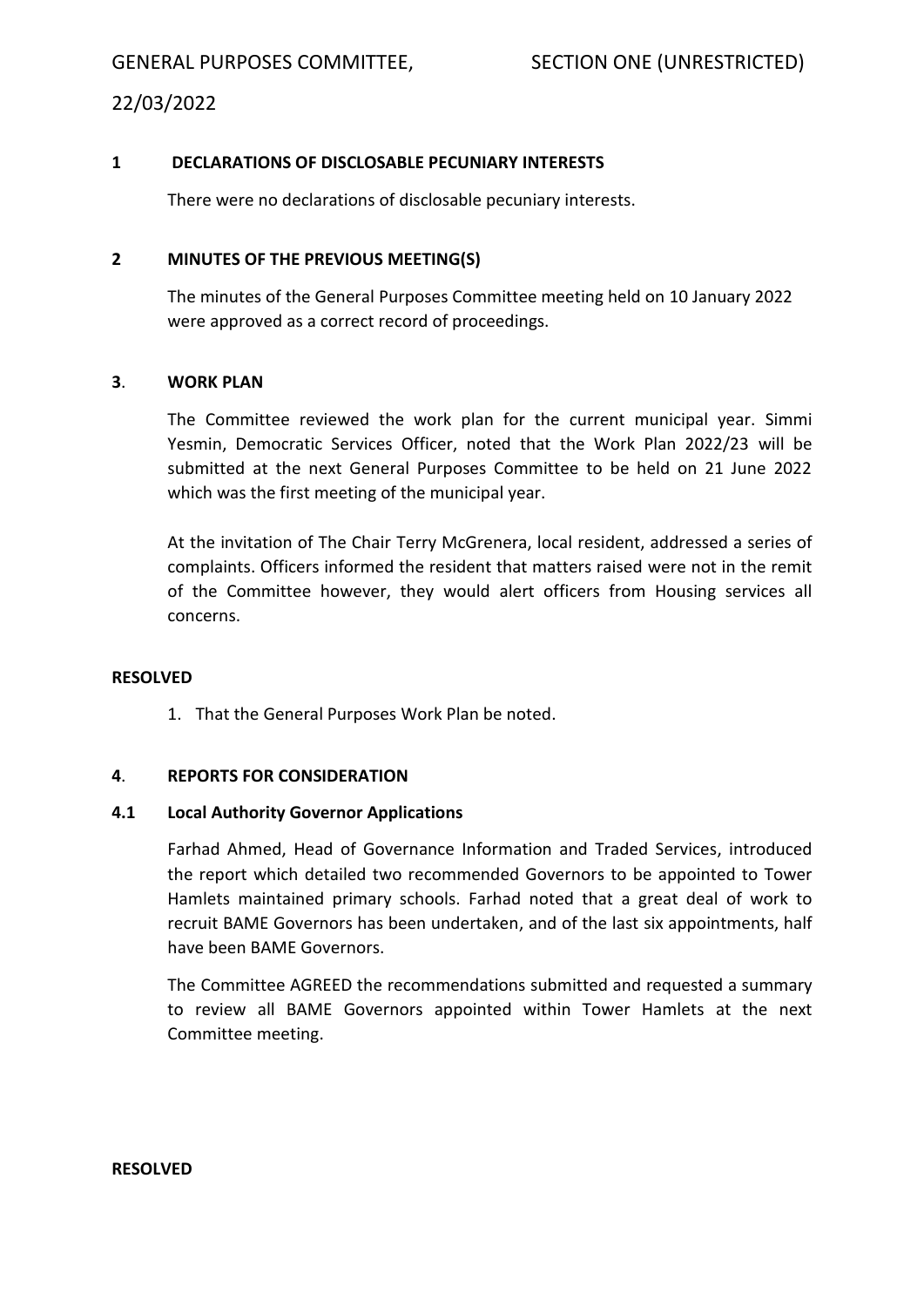- 1. That the recommended Governor applications be approved.
- 2. A summary on all BAME Governors be submitted at the next General Purposes Committee meeting.

# **4.2 Use of Fixed Penalty Notices for Breaches of Byelaws and Setting of Penalties. Sections 15-18 London Local Authorities Act (LLA) 2004 – Facilitated Through London Councils' Transport and Environment Committee (TEC)**

Keith Stanger, Head of Safer Neighbourhood Operations, introduced the Committee to the amended summary report, following comments made on 10 January 2022 meeting where Officers sought legal clarification and was noted for the following:

- The 2013 byelaws relate to all Tower Hamlets parks and open spaces, regardless of any name changes to that section of land which existed at the time. A new proposal will have to be submitted for any new locations going forward.
- Applications to enforcement changes for all byelaws is recommended. Decisions on specific localities can then be determined.

The Committee AGREED the recommendation for the proposal.

#### **RESOLVED**

- 1. That the proposal to authorise the submission for consideration by the London Councils Transport and Environment Committee to authorise the use of Fixed Penalty Notices for Byelaws within Tower Hamlets to set penalty fees be approved.
- 2. That the report be noted.

#### **4.3 Localism Act 2011 – Pay Policy Statement 2022/23**

Pat Chen, Head of HR, introduced the report on behalf of Musrat Zaman, Director, Workforce, OD and Business Support. The report requires approval to adopt and publish the pay policy statement for 2022/23.

The policy sets out authorised council staff payments and includes both the pay structure and ratio levels for 2020/21 (1:13.65) and 2021/22 (1:11.45). Details will be updated in April 2022 to reflect the changes for 2022/23. The report also includes redundancy agreements and an amendment to post titles authorising entry level salaries above the spinal column from Director of Workforce, OD and Business Support to Head of HR/Senior HR Business Partners. This change is included in the Constitution Update report noted in item 4.5 of the agenda.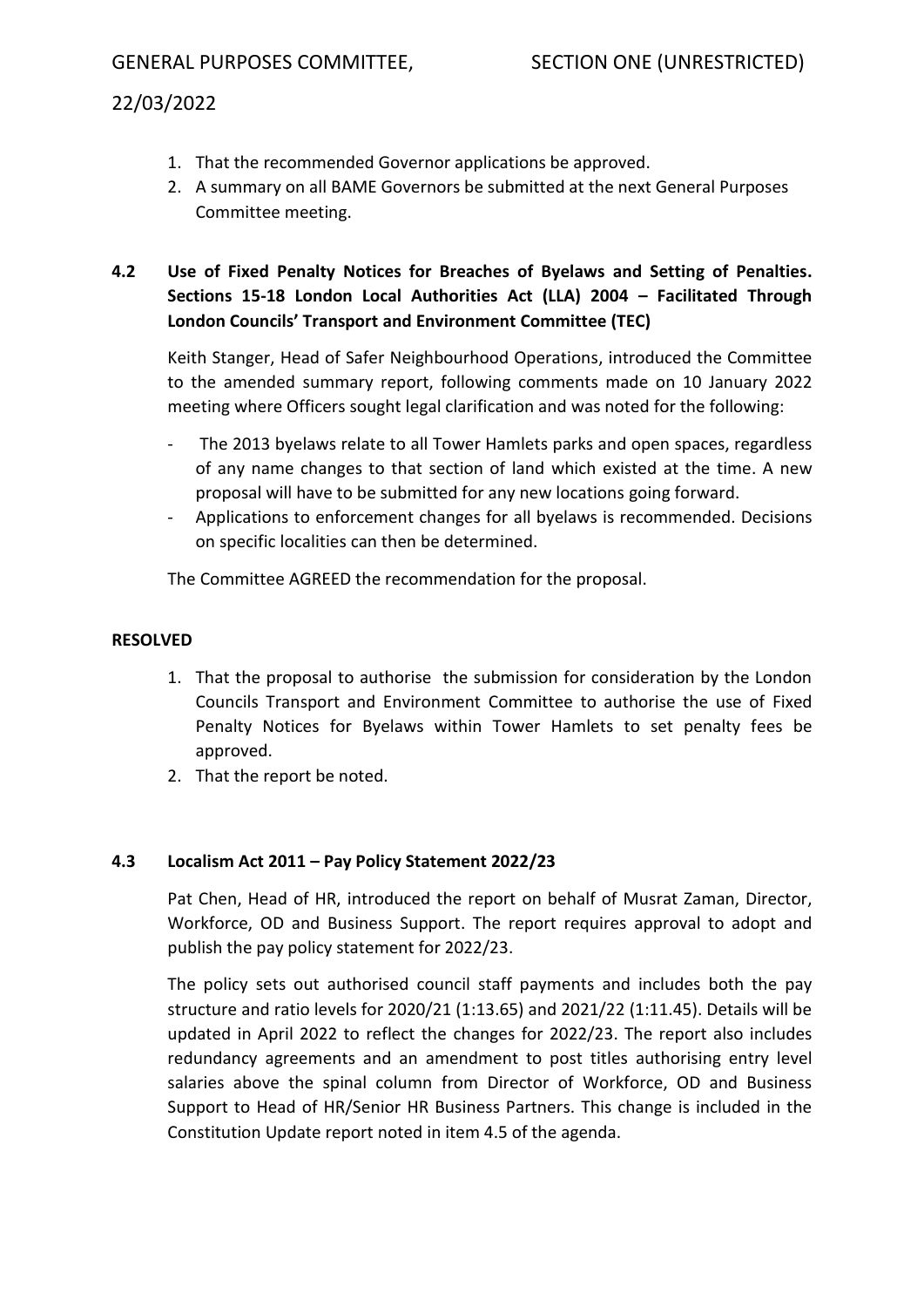The Committee AGREED the recommendation to adopt the pay policy statement 2022/23 with specified amendments.

### **RESOLVED**

- 1. That the Pay Policy Statement 2022/23 be recommended for adoption by Full Council on 25 May 2022.
- 2. The Chief Executive, following consultation with the Director of Workforce, OD and Business Support, Chair of the GP Committee and Monitoring Officer, be delegated to make any minor changes to the 2022/23 pay policy statement.

### **4.4 Update on Senior Recruitment- March 2022**

Pat Chen introduced the Committee to the following Senior Management updates:

- Corporate Director of Resources (Section 151 Officer). Interim arrangements are currently in place and adverts are scheduled for publication in April 2022. Interviews are scheduled to commence in June 2022.
- Director of Commissioning and Culture. Interviews are scheduled to commence in June 2022, as the current Director will stay until August 2022.

It was noted that there are no financial implications on recruitment to Tower Hamlets Council and the Committee AGREED to the report.

#### **RESOLVED**

1. That the report be noted.

#### **4.5 Member Induction Plan 2022**

Matthew Mannion, Head of Democratic Services, introduced the Committee to the amended report, following comments at the 10 January 2022 meeting. It was noted that the induction programme was extensive and subject to adjustment in terms of timelines.

Following questions from Members, Mr. Mannion explained that:

IT training will be made available to Members during their first week of induction, which will include hybrid meeting tools. Most of the Member Seminar and Training programmes will permit physical and remote access to allow Member to attend as many events as possible. However, Members are expected to attend Committee formal meetings in person.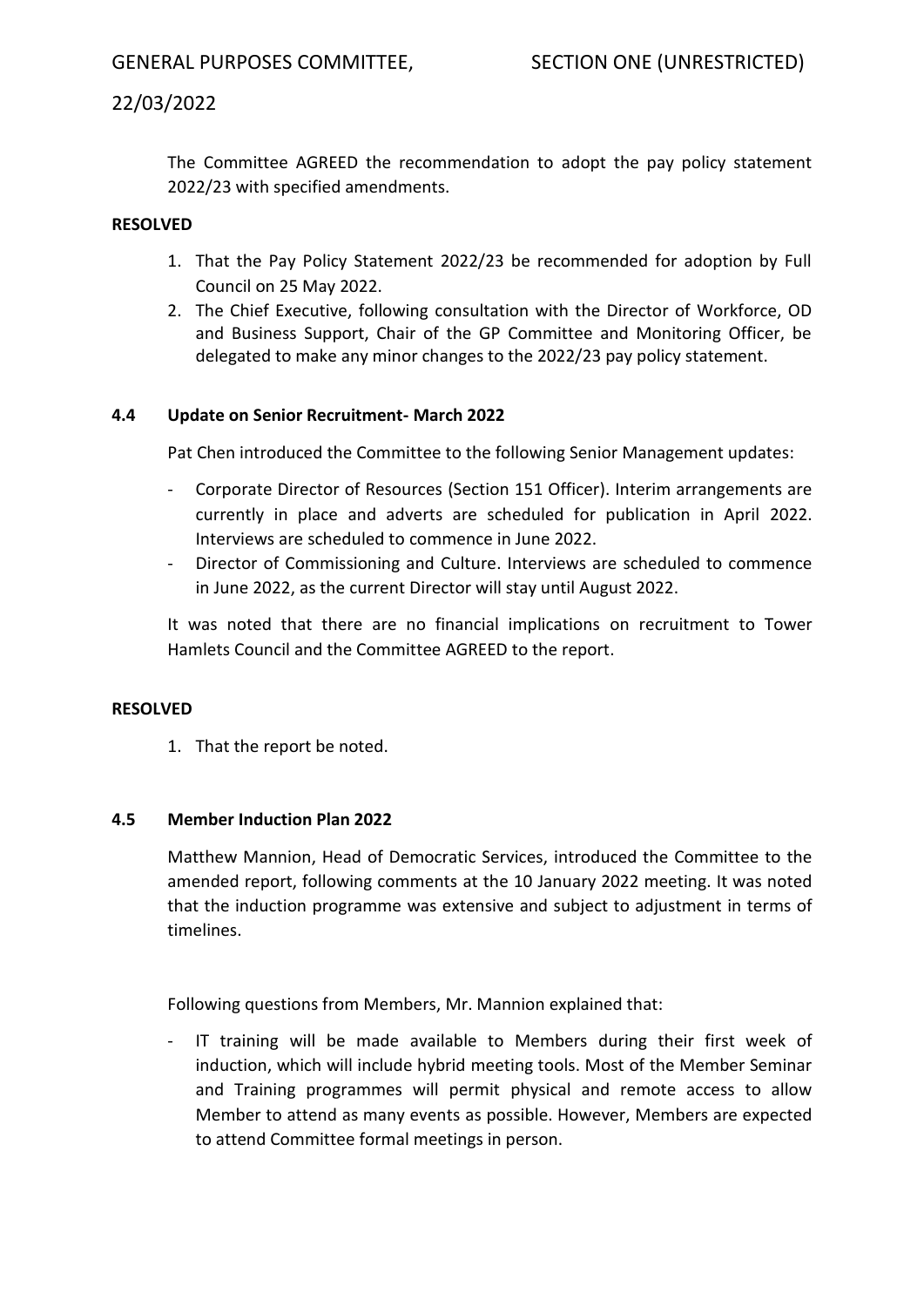- Member Seminars do not provide formal qualifications, however; Members will have access to the Learning Hub, which does give certification for completed courses. Mr. Mannion will look further into accredited qualifications and provide information to the Committee at a future meeting.
- As regulations have been amended, Members are no longer permitted to join the Council pensions scheme.

The Committee AGREED to the Members Induction Plan 2022.

### **RESOLVED**

- 1. That the Members Induction Plan 2022 be approved.
- 2. That the report be noted.

### **4.6 Constitution Updates**

(The numbers in brackets below relate to the paragraphs in the report submitted to the Committee)

Matthew Mannion introduced the report, which requires noting and/ or approval to a number of amendments to the Constitution, primarily:

- The addition of the Chief Executive's Office within the Council structure (3.5).
- Amendments to the Executive Scheme of Delegation (3.6)
- Additions and amendments to the Health and Wellbeing Board Terms of Reference (3.9), which have been signed off by the forementioned Board.
- London Housing Consortium exit from the Joint Committee (3.11)
- The addition of the new Code of Conduct, agreed by Council on the 17 November2021 to the Constitution for May 2022.
- The tabled change to the Corporate Operating Procedures in relation to the proposed that a potential review of the Constitution to the General Purposes Committee Work Plan as a further recommendation.

The Committee thanked Mr Mannion for his good work and ensuring the Constitution was looked at in depth and AGREED to the recommendations outlined in the Constitution updates.

#### **RESOLVED**

- 1. That the amendments to the Constitution be approved.
- 2. That the report be noted.